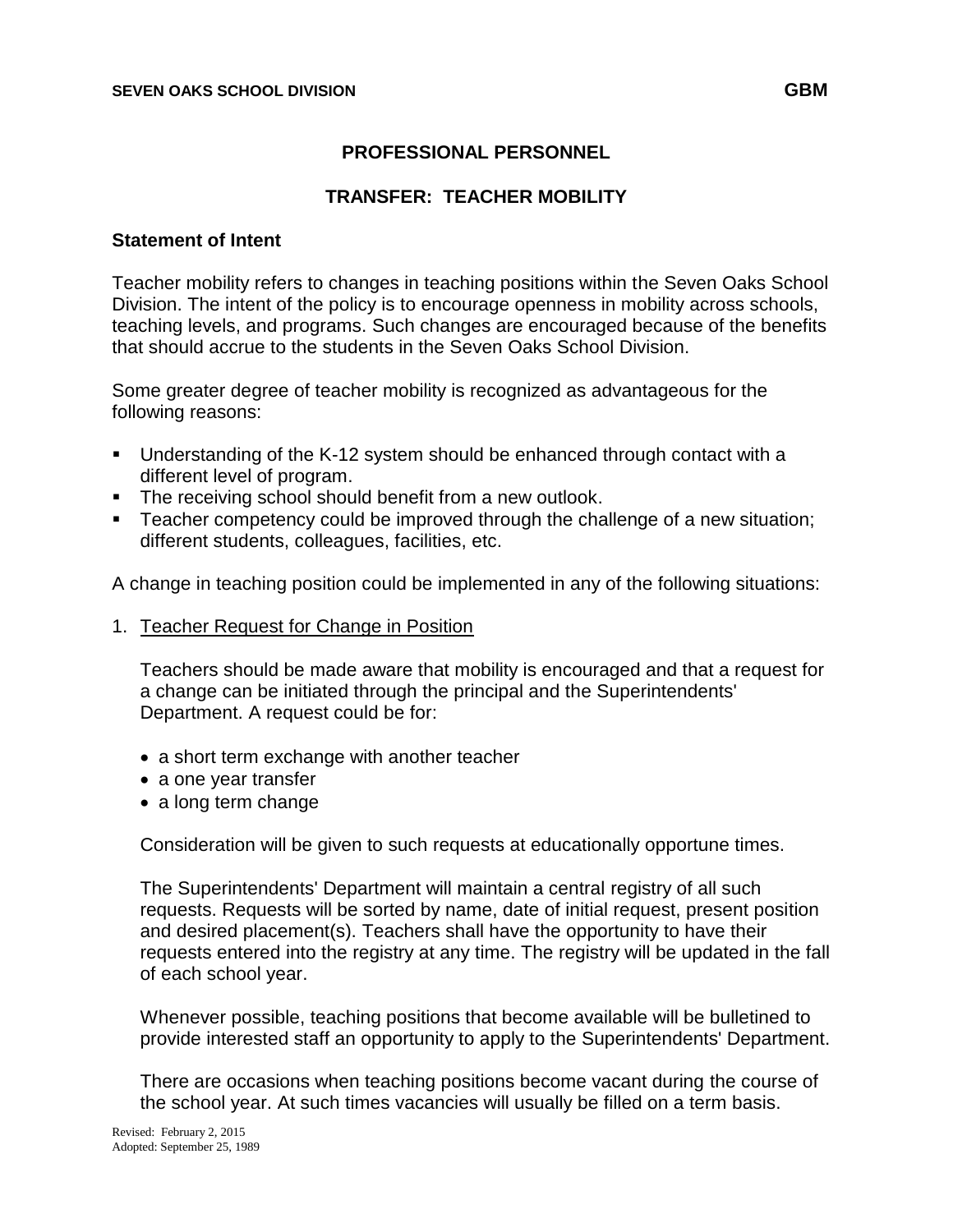The Superintendent reserves the right to determine both the most appropriate course of action in filling a vacancy, bulletin or external advertisement, as well as the duration of the placement, short or long term. The decision of the superintendent shall be situation specific and therefore, action taken in any or all instances is without prejudice.

When the decision of the Superintendent is to bulletin, the placement of a teacher requesting a change should be undertaken by the Superintendents' Department and the receiving principal, with assistance from consultative staff and the department head where applicable. Any such agreement should be in writing.

#### 2. Administrator Request to Facilitate Mobility

Situations may arise in which: (1) there has been little or no personnel change at an individual school over a protracted period of time or (2) one or a few teachers have been on staff at a particular school for many years. Under either of these circumstances, the principal and/or the superintendent may see a change as desirable.

It is important for those personnel affected to know that any such alteration in teaching assignments related to the above scenarios is not seen as punitive but rather as a potentially positive experience, both for the individual teacher and the School Division.

The particular change or placement should be seen as a benefit to the teacher involved. Several alternatives (if possible) will normally be suggested and new placement is to be consistent with the temperament and personality of the teacher.

It is expected that the Superintendents' Department will continue to participate even after a placement is agreed upon in order to insure a fair and equitable teaching load.

## **3.** Change in Position Necessitated by Declining Enrolment

In this type of situation, after consultation with the principal, the Superintendents' Department should initiate discussion with the teacher on a change in position. The new placement should be the responsibility of the Superintendents' Department in consultation with the receiving principal.

## 4. Change in Position for Tenured Teacher on Probation

One way in which the competence of a tenured teacher placed on probation could be enhanced might be through a new placement. The teacher's current principal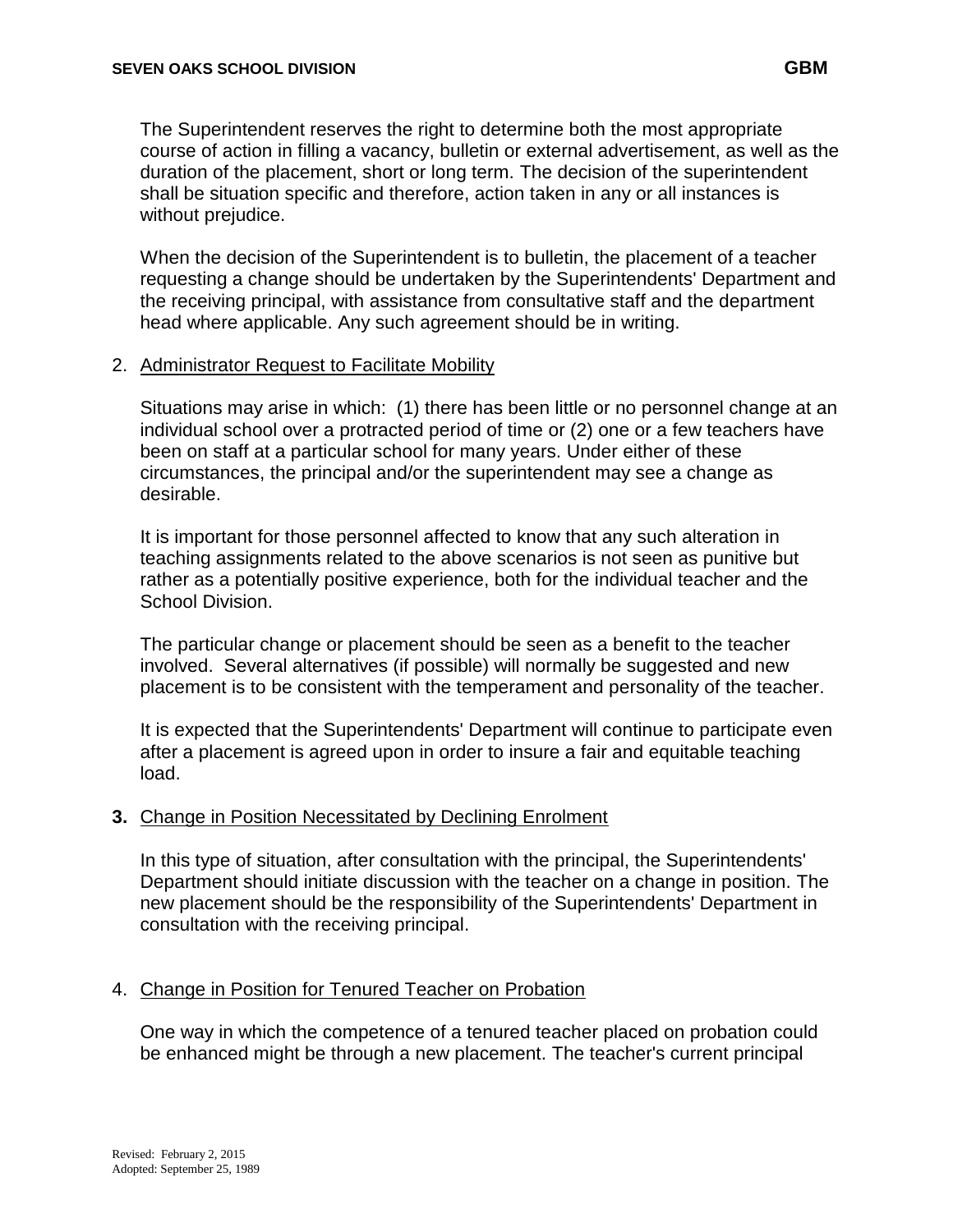should provide documentation in relation to competence; and the receiving principal and Superintendent should spell out the expectations of the teacher during the probationary year.